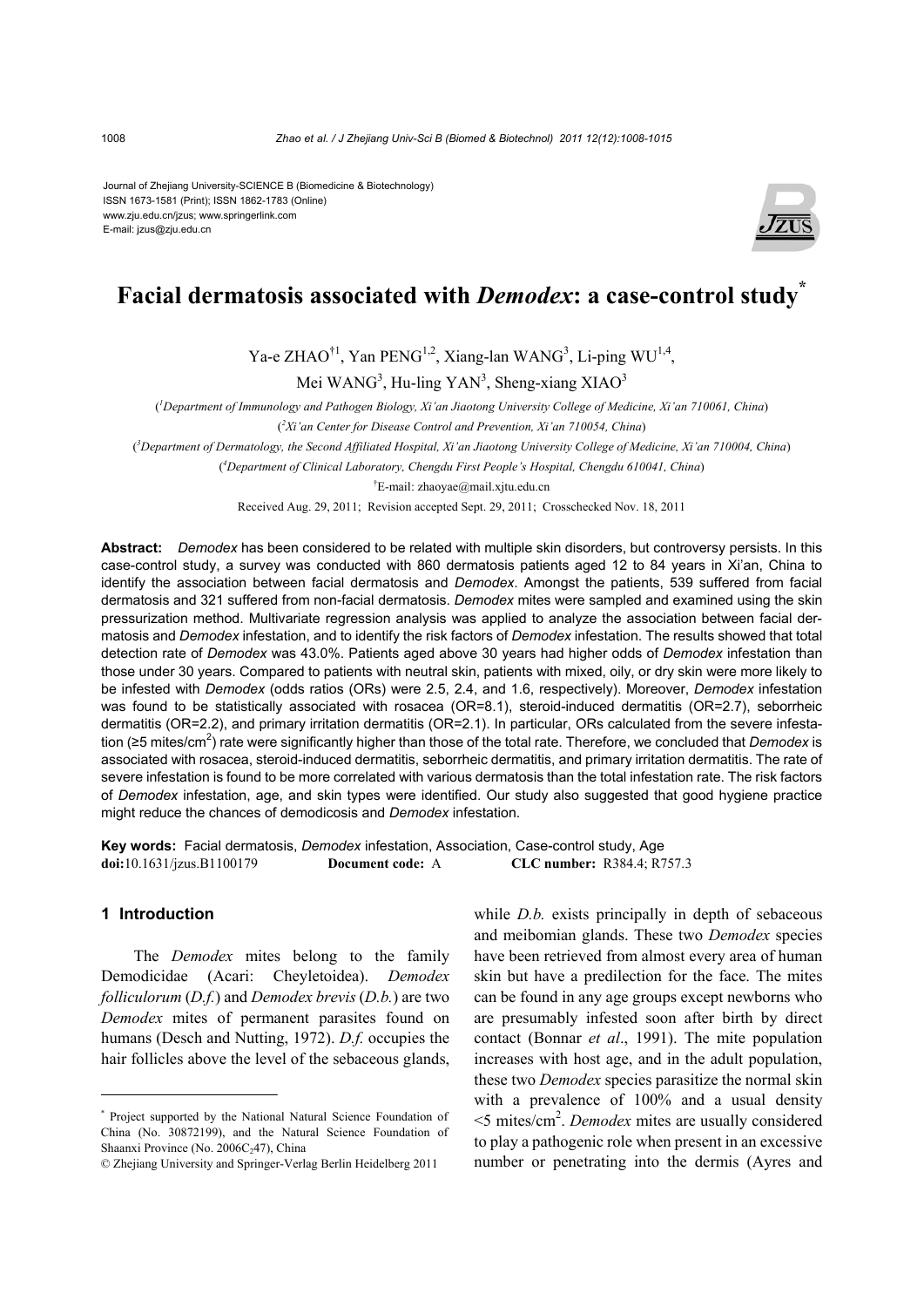Ayres, 1961; Ecker and Winkelmann, 1979; Bonnar *et al*., 1993; Forton and Seys, 1993; Erbagci and Ozgoztasi, 1998). They have been implicated in the occurrence of a wide range of clinical features, including pityriasis folliculorum (Ayres and Ayres, 1961), papulopustular and granulomatous rosacea (Bonnar *et al*., 1993; Forton and Seys, 1993), inflammatory papule (Seifert, 1978), folliculitis (Purcell *et al*., 1986), seborrheic dermatitis (Karincaoglu *et al*., 2009), perioral dermatitis (Dolenc-Voljc *et al*., 2005), and blepharitis (Post and Juhlin, 1963; Zhao *et al*., 2011a), although much controversy persists (Bonnar *et al*., 1993; Forton and Seys, 1993; Forton *et al*., 2005; Hsu *et al*., 2009). A definitive diagnosis of demodicosis requires a compatible clinical picture and the presence of more than 5 mites/ $\text{cm}^2$  (Forton and Seys, 1993).

In order to confirm the association of various facial dermatosis with *Demodex* mites, we investigated 860 dermatosis patients in Xi'an, China by a casecontrol study and conducted multivariate logistic regression analysis.

## **2 Materials and methods**

## **2.1 Study population**

In the study, final diagnoses of the 860 outpatients aged 12 to 84 years were made by four dermatologists who had clinical experience for 10‒35 years in Department of Dermatology at the Second Affiliated Hospital of Xi'an Jiaotong University College of Medicine between October 2008 and December 2009. There were 539 patients with facial dermatosis (patient group) and 321 with non-facial dermatosis (NFD, control group) included.

## **2.2 Diagnosis of dermatosis**

Pathogenicity of *Demodex* has been under dispute for a long time and few demodicosis diagnoses have been made by a dermatologist at our clinic. In this study, we investigated the correlation between each of the following six kinds of facial dermatosis probably and *Demodex*.

Rosacea is a common skin condition of uncertain etiology, which usually affects the center of face among the middle-aged, causing transient or permanent facial erythema, telangiectasia, edema, papules and pustules, nodus and scar. Based on pathogenesis progress, erythematotelangiectatic rosacea, papulopustular rosacea, and phymatous rosacea appear subsequently. In this study, a total of 91 cases of rosacea were diagnosed, with 9 erythematotelangiectatic rosacea, 65 papulopustular rosacea, and 17 phymatous rosacea.

Steroid-induced dermatitis (SID), a dermatosis with obvious "anti-jump phenomenon", is caused by long-time inappropriate external use of hormone drugs (such as cortisone and prednisone). A total of 26 cases of SID were diagnosed.

Seborrheic dermatitis (Seb D) is a common condition with uncertain etiology that makes the skin greasy, scaly, and flaky. A total of 153 cases of Seb D were diagnosed.

Facial dermatitis is a facial dermatosis characterized by red, itchy, and blistering skin. It consists of two types: primary irritation dermatitis (PID) and sensitization dermatitis (SD). We identified 106 cases of PID and 34 cases of SD.

Acne vulgaris (AV) is a chronic inflammation of unknown etiology, predilecting young adults. It is characterized by skin with comedones, papules, pustules, nodules, cysts, etc., mostly affecting follicles and sebaceous glands. A total of 129 cases of AV were diagnosed.

#### **2.3 Questionnaire and** *Demodex* **examination**

The questionnaire covered information about age, gender, family address, telephone number, residence pattern, hygiene practices (sharing of sanitary ware, frequency of face-washing every day, and the use of facial cleanser), eating habits (alcohol, sweetmeat, spicy food (such as hot pepper, zingiber) consumptions), skin types (neutral, dry, oily, or mixed), and the dermatosis (rosacea, SID, Seb D, PID, AV, SD, and NFD) considered in this study. All the participants signed the written consent form. Ethical permission was not required for this study because the skin pressurization method was a non-invasive sampling technique routinely used in etiological agent.

Skin pressurization method was employed in the process of *Demodex* examination for all patients. It is convenient, quick, and is widely applied in the fast diagnosis of outpatients in Mainland China. It was conducted with the following steps. First, squeeze the left nasolabial fold and nasal ala (about  $1 \text{ cm}^2$ ) with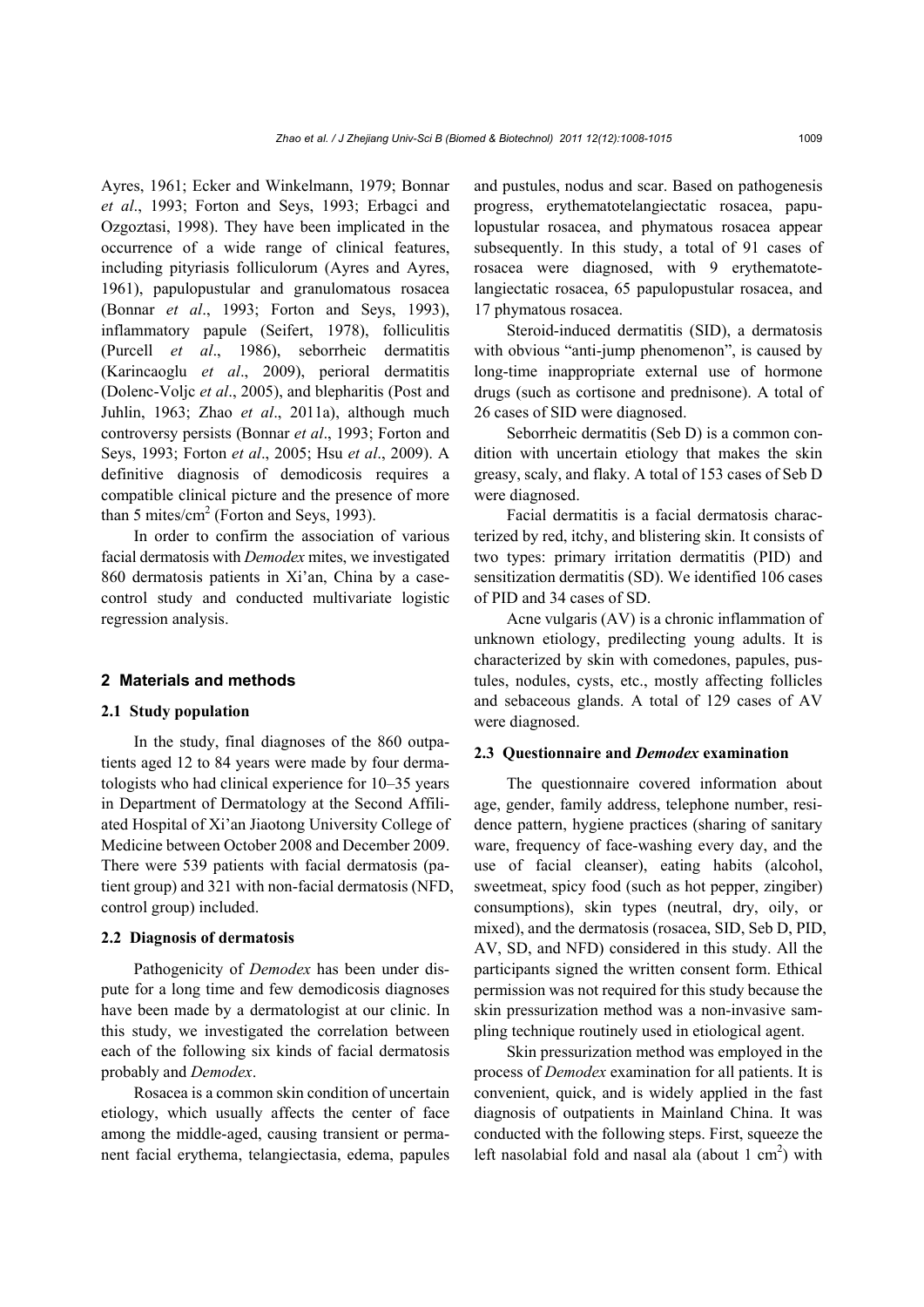the thumb to get some sebum. Second, place the sebum on the slide and add a drop of liquid paraffin. Finally, place the cover glass and examine the sample with a microscope  $(4\times10)$ . A positive diagnosis was made only after observing the *Demodex* mites (any of the developmental stages: egg, larva, nymph, adult of *D.f.* or *D.b.*) under microscopic magnification. Based on the limit value found by standardized skin surface biopsy  $(n<5 \text{ mites/cm}^2)$  (Forton and Seys, 1993), we decided to apply the same limit value for our sampling method. The *Demodex* density was classified as severe ( $\geq$ 5 mites/cm<sup>2</sup>) and mild (1–4 mites/cm<sup>2</sup>).

# **2.4 Statistical analysis**

The focus of the study was the occurrence of *Demodex* infestation. The *Demodex* infestation rate was calculated by sociodemographic characteristics of patients.  $\chi^2$  test was applied to compare the *Demodex* infestation rates of cases and controls. Seven independent variables (age, gender, residence, eating habits, hygienic practice, skin type, and dermatosis) were included in the logistic regression model to identify significant correlates of *Demodex* infestation and to calculate odds ratios (ORs) and *P* values, with a 0.05 significant level. Correlation between *Demodex* density and the age of patients was shown by a scatterplot. Associations between the rate of severe *Demodex* infestation and each of the six skin diseases (rosacea, SID, Seb D, PID, AV, SD) were estimated. We also estimated the correlation between the rate of severe *Demodex* infestation and age amongst the AV patients.

#### **3 Results**

#### **3.1 General information**

In this study, 860 dermatosis patients completed the questionnaire effectively. The total infestation rate of *Demodex* mites was 43.0% (370/860). Constituent ratio of *D.f.* infestation was the highest (52.4%, 194/370), followed by the infestation rate of *D.b.* (26.5%, 98/370), and the mixed infestation rate was the lowest (21.1%, 78/370). The three constituent ratios were significantly different  $(\chi^2 = 93.5, P < 0.01)$ .

## **3.2 Multivariate logistic regression analysis**

Results of multivariate logistic regression

analysis revealed that after controlling for the covariates (Table 1), three variables (gender, residence pattern, eating habit) were found to be uncorrelated with *Demodex* infestation, whereas each of the other four variables (age, hygiene practice, skin type, and facial dermatosis) was still correlated with *Demodex* infestation. In particular, patients aged above 30 years had higher odds of *Demodex* infestation than those under 30 years. Compared to patients with neutral skin type, patients with mixed skin type were more prone to *Demodex* infestation (odds ratio (OR)=2.5), followed by those with oily skin  $(OR=2.4)$  and then dry skin  $(OR=1.6)$ .

Table 1 also demonstrated that *Demodex* infestation was statistically associated with the developments of rosacea (OR=8.1), SID (OR=2.7), Seb D  $(OR=2.2)$ , PID  $(OR=2.1)$ , and AV  $(OR=1.5)$ , whereas no significant statistical correlation was found between SD and *Demodex* infestation (OR=0.7).

# **3.3 Association between** *Demodex* **infestation and age of patients**

Fig. 1 showed that *Demodex* infestation rates increased with age among the 12–30 years old patients and remained stable amongst the older patients.



**Fig. 1 Scatterplot of** *Demodex* **infestation and age of patients**  *X* [age group (median) (year)]: 12–20 (15), 21–30 (25), 31–40 (35), 41–50 (45), 51–60 (55), 61–84 (72); *Y* [infestation rate (%), ♦]: 31.5 (29/92), 35.9 (94/262), 50.7 (114/225), 47.6 (79/166), 45.3 (34/75), 50.0 (20/40); *y*1 [mild density constituent ratio (%), ■]: 93.1 (27/29), 73.4 (69/94), 63.2 (72/114), 69.6 (55/79), 64.7 (22/34), 80.0 (16/20); *y*2 [severe density constituent ratio (%), ▲]: 6.9 (2/29), 26.6 (25/94), 36.8 (42/114), 30.4 (24/79), 35.3 (12/34), 20.0 (4/20)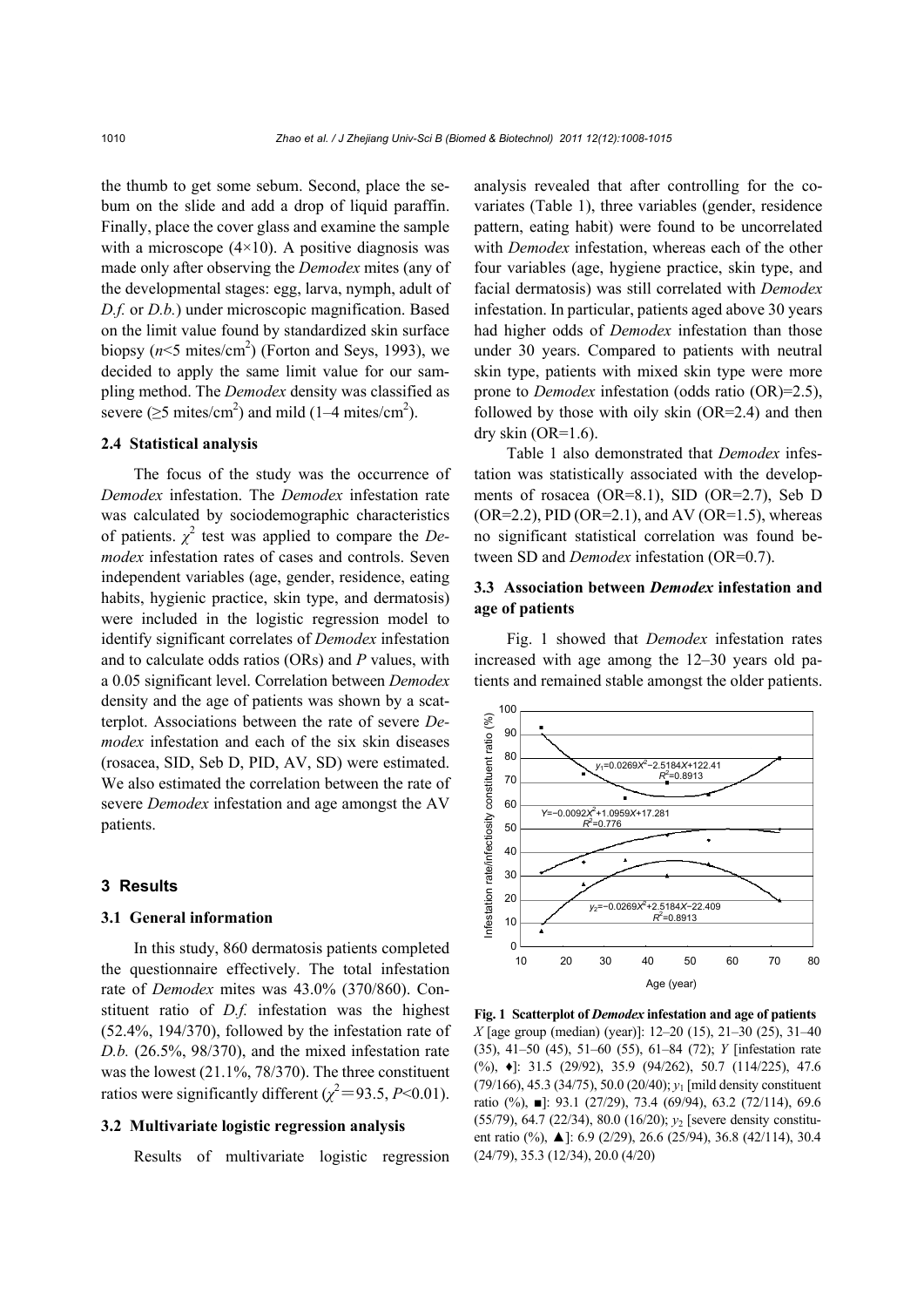| Characteristics | Description                    |                            | Frequency<br>92 |        | Proportion Infestation rate | OR (95% CI)     | $P$ -value |
|-----------------|--------------------------------|----------------------------|-----------------|--------|-----------------------------|-----------------|------------|
|                 |                                |                            |                 | $(\%)$ | $(\%)$                      |                 |            |
| Age (year)      |                                | $12 - 20$                  |                 | 10.7   | 31.5                        |                 |            |
|                 | $21 - 30$                      |                            | 262             | 30.5   | 35.9                        | $1.2(0.7-2.0)$  | 0.450      |
|                 | $31 - 40$<br>$41 - 50$         |                            | 225             | 26.2   | 50.7                        | $2.2(1.3-3.7)$  | 0.002      |
|                 |                                |                            | 166             | 19.3   | 47.6                        | $2.0(1.2-3.4)$  | 0.012      |
|                 | $51 - 60$                      |                            | 75              | 8.7    | 45.3                        | $1.8(1.0-3.4)$  | 0.067      |
|                 | $61 - 84$                      |                            | 40              | 4.6    | 50.0                        | $2.2(1.0-4.6)$  | 0.043      |
| Gender          | Male                           |                            | 236             | 27.4   | 44.5                        |                 |            |
|                 | Female                         |                            | 624             | 72.6   | 42.5                        | $0.9(0.7-1.2)$  | 0.593      |
| Residence       | Urban                          |                            | 836             | 97.2   | 43.1                        |                 |            |
|                 | Rural                          |                            | 24              | 2.8    | 41.7                        | $1.1(0.5-2.4)$  | 0.892      |
| Eating habit    | Drinker                        | No                         | 171             | 19.9   | 43.9                        |                 |            |
|                 |                                | Yes                        | 689             | 80.1   | 42.8                        | $1.0(0.7-1.5)$  | 0.805      |
|                 | Spicy diet                     | $\rm No$                   | 555             | 64.5   | 42.5                        |                 |            |
|                 |                                | Yes                        | 305             | 35.5   | 43.9                        | $0.9(0.7-1.3)$  | 0.689      |
|                 | Sweetmeat                      | $\rm No$                   | 416             | 48.4   | 44.2                        |                 |            |
|                 |                                | Yes                        | 444             | 51.6   | 41.9                        | $1.1(0.8-1.4)$  | 0.489      |
| Hygienic        |                                | With private sanitary ware | 553             | 64.3   | 39.4                        |                 |            |
| practice        | Without private sanitary ware  |                            | 307             | 35.7   | 49.5                        | $1.5(1.1-2.0)$  | 0.004      |
|                 | Washing face once a day        |                            | 73              | 8.5    | 56.2                        |                 |            |
|                 | Washing face twice a day       |                            | 666             | 77.4   | 43.8                        | $0.6(0.4-1.0)$  | 0.046      |
|                 | Washing face three times a day |                            | 121             | 14.1   | 30.6                        | $0.3(0.2-0.6)$  | 0.001      |
|                 | Facial cleanser user           |                            | 228             | 26.5   | 47.8                        |                 |            |
|                 | Otherwise                      |                            | 632             | 73.5   | 41.3                        | $0.8(0.6-1.0)$  | 0.004      |
| Skin type       | Neutral                        |                            | 194             | 22.6   | 28.4                        |                 |            |
|                 | Dry                            |                            | 118             | 13.7   | 38.1                        | $1.6(1.0-2.5)$  | 0.000      |
|                 | Oily                           |                            | 254             | 29.5   | 48.8                        | $2.4(1.6-3.6)$  | 0.000      |
|                 | Mixed                          |                            | 294             | 34.2   | 49.7                        | $2.5(1.7-3.7)$  | 0.000      |
| Dermatosis      | <b>NFD</b>                     |                            | 321             | 37.3   | 30.5                        |                 |            |
|                 | Rosacea                        |                            | 91              | 10.6   | 78.0                        | $8.1(4.7-14.0)$ | 0.000      |
|                 | <b>SID</b>                     |                            | 26              | 3.0    | 53.9                        | $2.7(1.2-6.0)$  | 0.018      |
|                 | Seb D                          |                            | 153             | 17.8   | 49.7                        | $2.2(1.5-3.3)$  | 0.000      |
|                 | PID                            |                            | 106             | 12.3   | 48.1                        | $2.1(1.3-3.3)$  | 0.001      |
| AV<br><b>SD</b> |                                |                            | 129             | 15.0   | 40.3                        | $1.5(1.0-2.3)$  | 0.047      |
|                 |                                |                            |                 | 4.0    | 23.5                        | $0.7(0.3-1.6)$  | 0.398      |

**Table 1 Results of logistic regression analysis of** *Demodex* **infestation (***n***=860)**

Although we found no significant differences between the four subgroups amongst the patients aged 31 to 84 years, the average infestation rates between the patients aged 12‒30 years and 31‒84 years were significantly different. Similarly, it was shown that *Demodex* density changed in the same direction as the infestation rates, except that the density decreased with age amongst patients older than 60 years.

# **3.4 Correlation between severe** *Demodex* **infestation and dermatosis**

As shown in Table 2, the severe infestation  $(\geq 5 \text{ mites/cm}^2)$  was statistically correlated with rosacea, SID, Seb D, and PID, while not with SD and AV.

# **3.5 Relationship between** *Demodex* **infestation and age among acne patients**

As shown in Table 3, both the total infestation rates and the severe infestation rates were higher amongst the 31-84 year-old acne patients than amongst the 12‒30 year-old ones. Acne patients had a higher infestation rate than patients with non-facial dermatosis in both age groups. Regarding severe infestation, the rates were not significantly different between the acne patients and ones with non-facial dermatosis amongst those aged 12–30 years, whereas ORs of older (31‒84 years old) acne patients and the control patients were statistically different.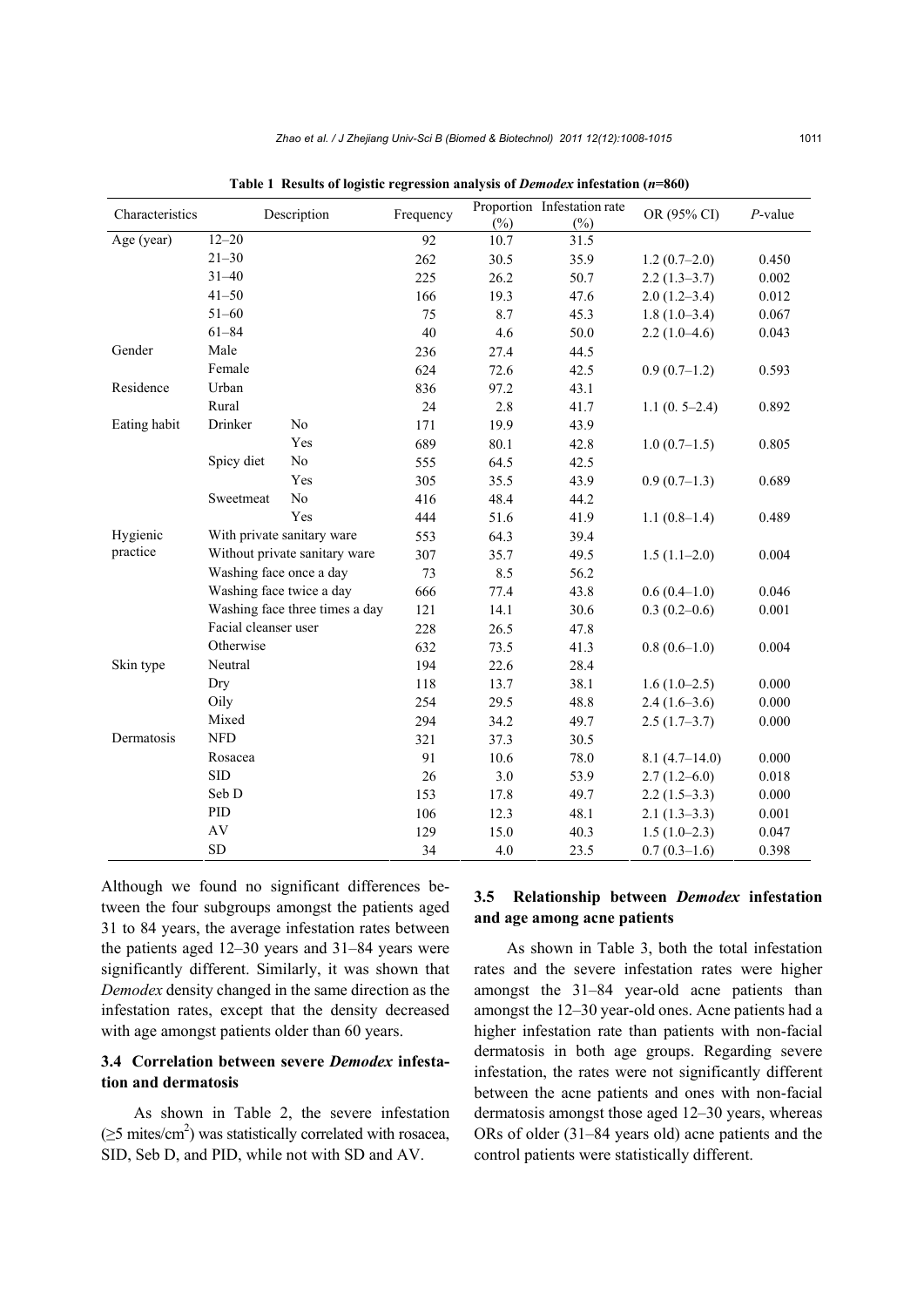| Dermatosis | Frequency | Infestation rate $(\% )$ | $\chi^2$  | $\boldsymbol{P}$ | OR (95% CI)        |
|------------|-----------|--------------------------|-----------|------------------|--------------------|
| <b>NFD</b> | 321       | 5.0                      |           |                  |                    |
| Rosacea    | 91        | 38.5                     | 73.3      | 0.000            | $11.9(6.2 - 23.0)$ |
| <b>SID</b> | 26        | 19.2                     | $6.1^*$   | 0.012            | $4.5(1.5-13.6)$    |
| Seb D      | 153       | 16.3                     | 16.9      | 0.000            | $3.7(1.9 - 7.2)$   |
| <b>PID</b> | 106       | 13.2                     | 8.2       | 0.004            | $2.9(1.4-6.2)$     |
| AV         | 129       | 9.3                      | 2.9       | 0.086            | $2.0(0.9-4.3)$     |
| <b>SD</b>  | 34        | 5.9                      | $0.0^{*}$ | 1.000            | $1.2(0.3-5.4)$     |

**Table 2 Relevance between severe** *Demodex* **infestation (≥5 mites/cm**<sup>2</sup> **) and various dermatoses**

Patients aged 12–84 years.  $\degree$  Continuity correction  $\chi^2$  value

**Table 3 Relationship between** *Demodex* **density/infestation rate and age among acne patients**

| Demodex density                          | Age (year) | Dermatosis | Frequency | Infestation rate $(\% )$ | $\chi^2$ | $\boldsymbol{P}$ | OR (95% CI)     |
|------------------------------------------|------------|------------|-----------|--------------------------|----------|------------------|-----------------|
| Total ( $\geq$ 1 mite/cm <sup>2</sup> )  | $12 - 30$  | <b>NFD</b> | 131       | 20.6                     |          |                  |                 |
|                                          |            | AV         | 110       | 35.5                     | 6.6      | 0.010            | $2.1(1.2-3.8)$  |
|                                          | $31 - 84$  | <b>NFD</b> | 190       | 37.4                     |          |                  |                 |
|                                          |            | AV         | 19        | 68.4                     | 6.9      | 0.008            | $3.6(1.3-10.0)$ |
| Severe ( $\ge$ 5 mites/cm <sup>2</sup> ) | $12 - 30$  | <b>NFD</b> | 131       | 0.8                      |          |                  |                 |
|                                          |            | AV         | 110       | 5.5                      | $3.2^*$  | 0.076            | $7.5(0.9-63.3)$ |
|                                          | $31 - 84$  | <b>NFD</b> | 190       | 7.9                      |          |                  |                 |
|                                          |            | AV         | 19        | 31.6                     | $8.3*$   | 0.004            | $5.4(1.8-16.2)$ |

\* Continuity correction  $\chi^2$  value

#### **4 Discussion**

*Demodex* infestation can cause indistinguishable multiple skin disorders with white follicular scales, papules, and pustules as their frequent clinical picture (Ayres, 1930; Ayres and Ayres, 1961; Seifert, 1978). Yet it is still under debate whether *Demodex* is the cause of many kinds of skin diseases (Bonnar *et al*., 1993; Forton and Seys, 1993; Forton *et al*., 2005; Hsu *et al*., 2009). Based on the results of the present study, we conclude that rosacea, SID, Seb D, and PID are significantly associated with *Demodex* infestation, while SD is not. Until now, the dispute mainly focuses on the contradiction of high *Demodex* infestation rate in the population (few studies reported 100%) (Forton and Seys, 1993) and the low incidence of demodicosis. Some studies even showed that a few patients with excessive *Demodex* had no obvious clinical symptoms (Zhang *et al*., 2008). Three factors might explain the low incidence of demodicosis. First, the density of *Demodex* infestation is important. The mild cases, the majority of the infested, tend to ignore the symptoms and hence seldom seek medical advice.

For instance, pityriasis folliculorum, the most frequent demodicosis (Forton *et al*., 2005), is rarely diagnosed in our hospital. The severe infestation could make great contribution to demodicosis. Although Forton and Seys (1993) proposed that the mite density of  $\geq$ 5 mites/cm<sup>2</sup> can be a diagnostic criterion, Erbagci and Ozgoztasi (1998) suggested that a certain density might not be an appropriate criterion in the diagnosis of demodicosis. Nevertheless, in our study, the correlation between severe infestation ( $\geq$ 5 mites/cm<sup>2</sup>) rate and various kinds of dermatosis was obviously higher than that between the total infestation  $( \geq 1 \text{ mite/cm}^2 )$  rate and the dermatosis (OR values were 11.9 and 8.1 in rosacea, 4.5 and 2.7 in SID, 3.7 and 2.2 in Seb D, 2.9 and 2.1 in PID, respectively). Second, due to the Chinese dermatologists' denial of *Demodex* pathogenicity, probably the demodicoses are often misdiagnosed or confused with other facial dermatoses in our clinical practice, thus leading to the nosological question of the demodicoses. One possible interpretation is that demodicosis is included in such related dermatosis as rosacea, SID, Seb D, PID, etc. The other one is that the same patient can have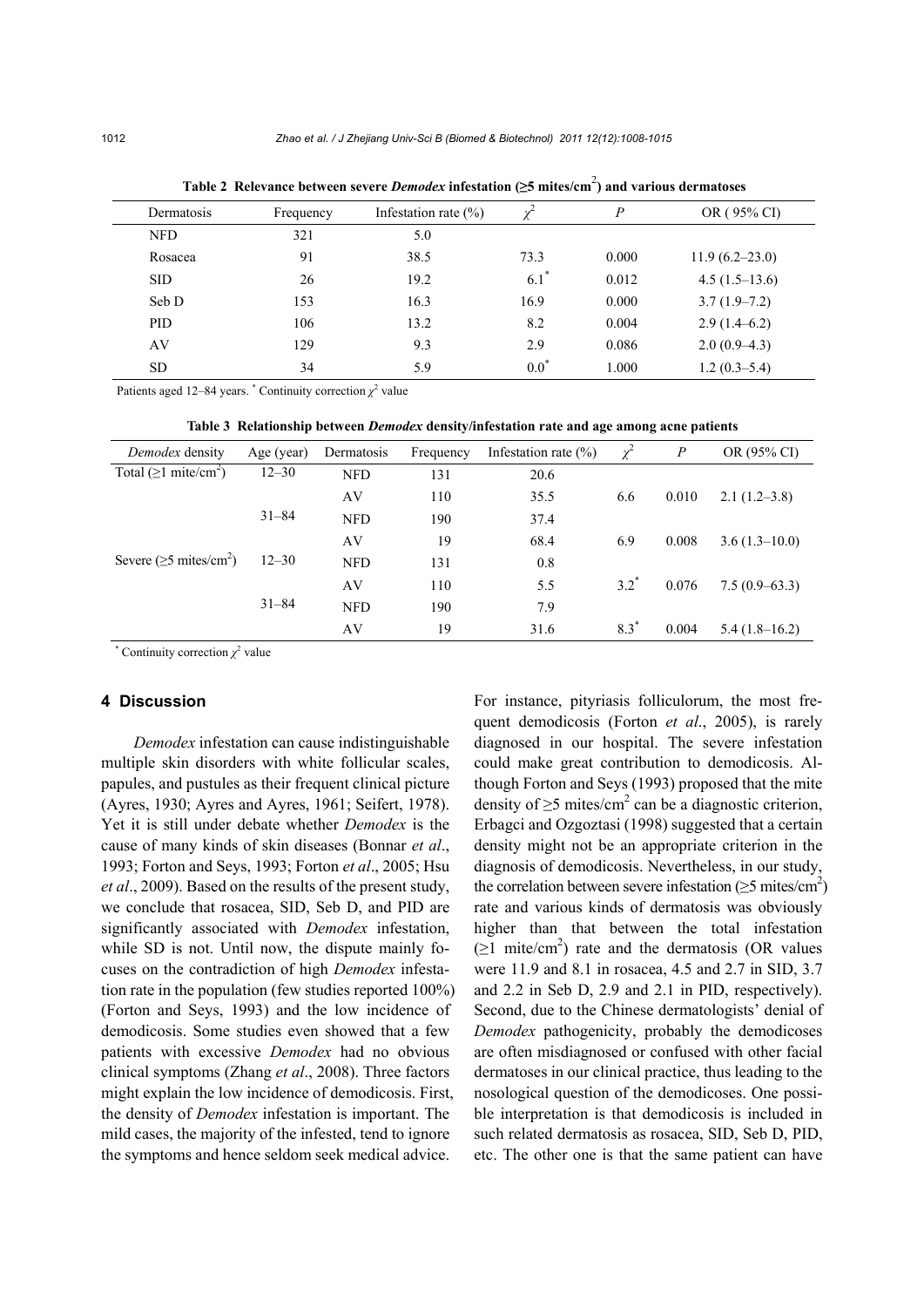two pathologies at the same time. Thirdly, the susceptibility of hosts could affect the effect of *Demodex* infestation. Akilov and Mumcuoglu (2003) have evidenced that people with the Cw2 and Cw4 haplotypes are more susceptible to demodicosis compared to people without the Cw2 and Cw4 haplotypes. In particular, the risk of developing clinical symptoms of demodicosis is 5.0 times higher for people with the Cw2 haplotype and 3.1 times higher for those with the Cw4 haplotype, whereas individuals who have the human leucocyte antigen (HLA) A2 phenotype are 2.9 times more resistant to demodicosis.

The role of *Demodex* mites as risk factors for rosacea has been confirmed recently (OR=7.6) (Zhao *et al*., 2010). The conclusion was drawn from 48 selected studies (9 in English and 39 in Chinese) conducted in 10 countries by meta synthetic quantitative study, which involved 28527 participants (4307 rosacea patients and 24220 controls). That finding was confirmed by the present study (OR=8.1). The hypothesis that SID and Seb D were associated with *Demodex* mites has not been confirmed at present, but our results were consistent with those of Dolenc-Voljc *et al*. (2005) and Karincaoglu *et al*. (2008; 2009).

It is worth clarifying that although English papers about the association between *Demodex* infestation and AV are very few and mostly give negative conclusions (Baysal *et al*., 1997; Okyay *et al*., 2006), a great number of Chinese papers have reported a positive association between *Demodex* infestation and the development of AV (Yang *et al*., 2006; Ma *et al*., 2009; Wang *et al*., 2010; Zhao *et al*., 2011b). Moreover, effective acaricidal treatments have also supplied indirect proof of a causal relationship between *Demodex* infestation and AV (Yang *et al*., 2006; Ma *et al*., 2009). In this study, a significant association between *Demodex* infestation and AV was established according to the total infestation rate (OR=1.5, 95% CI 1.0–2.3; *P*<0.05), whereas a weaker correlation was obtained according to the severe infestation rate (OR=2.0, 95% CI 0.9–4.3; *P*>0.05). The weaker correlation might be a result of statistical bias, because severe infestation of *Demodex* is rather rare amongst the 12‒30 year-old patients in our study. For the younger age group (12‒30 years old), we found no significant difference in the rate of severe infestation between the group with AV and the group with non-facial dermatosis (OR=7.5, 95% CI 0.9–63.3; *P*>0.05). After the 12–30 year-old patients with adolescent acne and non-facial dermatosis were excluded, the severe infestation rate of AV patients became significantly higher than that of non-facial dermatosis in the  $31-84$  years age group (OR=5.4, 95% CI 1.8–16.2; *P*<0.05). Therefore, any conclusions about the association between *Demodex* infestation and AV require further study.

In addition, we found that *Demodex* infestation could be affected by age, skin type, and hygienic practice. The infestation rate and the density of *Demodex* change with age. In our study, the *Demodex* detection rate increased along with age amongst the 12‒30 year-old patients, which was in agreement with the study of 102 students aged 18–27 years reported by Okyay *et al*. (2006) and 2248 medical students aged 19–24 reported by Hu and Wang (2001). However, the high *Demodex* detection rate remained stable in the 31‒84 year-old patients, which differed from the particularly big increase in the infestation rate of both *Demodex* species during the hosts' fifth and sixth decades reported by Aylesworth and Vance (1982). At the same time, the *Demodex* density kept a high level amongst the 30–60 year-old patients, significantly higher than that amongst the 12‒30 year-old ones and those older than 60 (Fig. 1). This might be attributed to the development of sebum secretion, which is more mature at the age of 30–60 years than at 12‒30 years, and less functional above 60 years.

Skin type is closely related with *Demodex* infestation. Our study revealed that the detection rate of mites in dermatosis patients with oily or mixed skin was higher than that in patients with neutral or dry skin. This corresponded to the conclusions of some previous studies (Cao *et al*., 2009; Peng *et al*., 2009). A possible reason is that *Demodex* mainly consumes living cells in follicles and sebaceous glands. The destruction of massive epithelial cells could lead to compensatory hyperplasia and secretion enhancement. To make it worse, the movement of chelae and claws of the mites in the pilosebaceous unit would stimulate sebaceous follicles and enhance the secretion. Conversely, the detection rate of mites in dermatosis patients with dry skin was found to be higher than that in patients with neutral skin in our study. The reason might be that the dry skin is only a false sensation (Forton *et al*., 2005), which is a result of the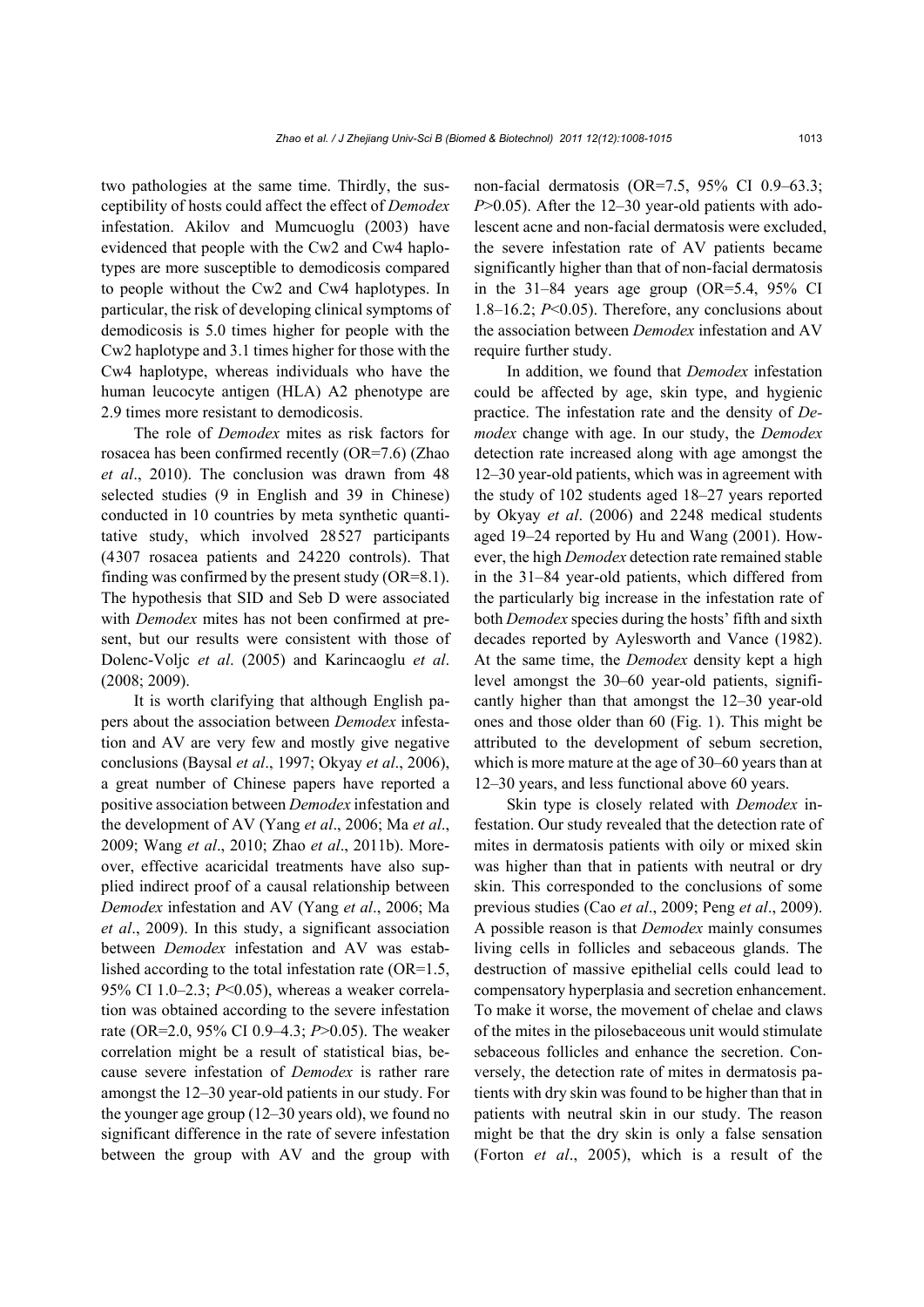opisthosomes of numerous *Demodex* protruding at the follicular orifices.

In addition to age and skin type, individual hygienic practice was also found to be statistically correlated with *Demodex* infestation, which coincided with Wang and Zhang (2006) and Cheng *et al.* (2008), but was not in accordance with Andrews (1982) and Xu and Zhang (2005). One possible explanation is that using private sanitary ware, increasing the frequency of face-washing every day, and the use of facial cleanser can help clean up the *Demodex* mites on skin-surface and reduce mite population and the chance of cross infestation, regardless of the parasites in the hair follicles and sebaceous glands. Therefore, to draw a definite conclusion about the effect of individual hygienic practice, we need to conduct further studies.

Regarding the influence of eating habits, Okyay *et al.* (2006) reported that *Demodex* infestation was associated with alcohol intake, but did not give a definite conclusion due to the small size of the alcohol-consuming group. It was also reported that spicy food (such as hot pepper) contributed to a higher infestation rate because spicy food might make epithelial hyperplasia of follicular and sebaceous glands, which could provide plenty of nutrition for *Demodex* reproduction (Wu *et al*., 2008; He *et al*., 2009; Tian, 2010). However, we have found no statistical correlation between eating habits (alcohol, spicy food, and sweetmeat consumptions) and *Demodex* infestation in the present study. The association between eating habits and *Demodex* infestation needs to be further investigated.

Gender and residence patterns were also not statistically correlated with *Demodex* infestation according to our results, which is in accordance with the conclusions of some previous studies (Andrews, 1982; Okyay *et al*., 2006).

In conclusion, *Demodex* infestation is significantly associated with the development of rosacea, SID, Seb D, and PID. Severe infestation ( $\geq$ 5 mites/cm<sup>2</sup>) is more frequently associated with varietas dermatosis compared with general infestation. The patients older than 30 years with oily or mixed skin are susceptible to *Demodex*, and demodicosis is more likely to be provoked in them. Good hygienic practice might reduce the chances of *Demodex* infestation and demodicosis.

#### **References**

- Akilov, O.E., Mumcuoglu, K.Y., 2003. Association between human demodicosis and HLA class I. *Clin. Exp. Dermatol.*, **28**(1):70-73. [doi:10.1046/j.1365-2230.2003.01173.x]
- Andrews, J.R.H., 1982. The prevalence of hair follicle mites in Caucasian New Zealanders. *N. Z. Med. J.*, **95**(711): 451-453.
- Aylesworth, R., Vance, J.C., 1982. *Demodex folliculorum* and *Demodex brevis* in cutaneous biopsies. *J. Am. Acad. Dermatol.*, **7**(5):583-589. [doi:10.1016/S0190-9622(82) 70137-9]
- Ayres, S.Jr., 1930. Pityriasis folliculorum (*Demodex*). *Arch. Dermatol. Syphilol.*, **21(**1):19-24.
- Ayres, S.Jr., Ayres, S.III., 1961. Demodectic eruptions (demodicidosis) in the human. 30 years' experience with 2 commonly unrecognized entities: pityriasis folliculorum (*Demodex*) and acne rosacea (*Demodex* type). *Arch*. *Dermatol*., **83**:816-827.
- Baysal, V., Aydemir, M., Yorgancigil, B., Yildirim, M., 1997. The role of *Demodexes* on etiology and pathogenesis of acne vulgaris. *Turkiye Parazitol. Derg.*, **21**:265-268 (in Turkish).
- Bonnar, E., Eustace, P., Powell, F.C., 1991. *Demodex* mite in normal skin. *Lancet*, **337**(8750):1168. [doi:10.1016/0140- 6736(91)92841-O]
- Bonnar, E., Eustace, P., Powell, F.C., 1993. The *Demodex* mite population in rosacea. *J. Am. Acad. Dermatol.*, **28**(3): 443-448. [doi:10.1016/0190-9622(93)70065-2]
- Cao, Y.S., You, Q.X., Wang, L., Lan, H.B., Xu, J., Zhang, X.H., Yang, H., Xiong, Y.J., Tian, X.F., 2009. Facial *Demodex* infection among college students in Tangshan. *Chin. J. Parasitol. Parasit. Dis.*, **27**(3):271-273 (in Chinese).
- Cheng, H., Zhao, Y.E., Peng, Y., 2008. Meta-analysis on relationship between *Demodex* infection and individual hygienic habits. *Chin. J. Vector Biol. Con.*, **19**(1):54-55 (in Chinese).
- Desch, C., Nutting, W.B., 1972. *Demodex folliculorum* (Simon) and *Demodex brevis* akbulatova of man: redescription and reevaluation. *J. Parasitol.*, **58**(1):169-177. [doi:10. 2307/3278267]
- Dolenc-Voljc, M., Pohar, M., Lunder, T., 2005. Density of *Demodex folliculorum* in Perioral Dermatitis. *Acta Derm. Venereol.*, **85**(3):211-215. [doi:10.1080/0001555051003 0069]
- Ecker, R.I., Winkelmann, R.K., 1979. *Demodex* granuloma. *Arch. Dermatol.*, **115**(3):343-344. [doi:10.1001/archderm. 115.3.343]
- Erbagci, Z., Ozgoztasi, O., 1998. The significance of *Demodex folliculorum* density in rosacea. *Int. J. Dermatol.*, **37**(6): 421-425. [doi:10.1046/j.1365-4362.1998.00218.x]
- Forton, F., Seys, B., 1993. Density of *Demodex folliculorum* in rosacea: a case control study using standardized skin surface biopsy. *Br. J. Dermatol.*, **128**(6):650-659. [doi:10. 1111/j.1365-2133.1993.tb00261.x]